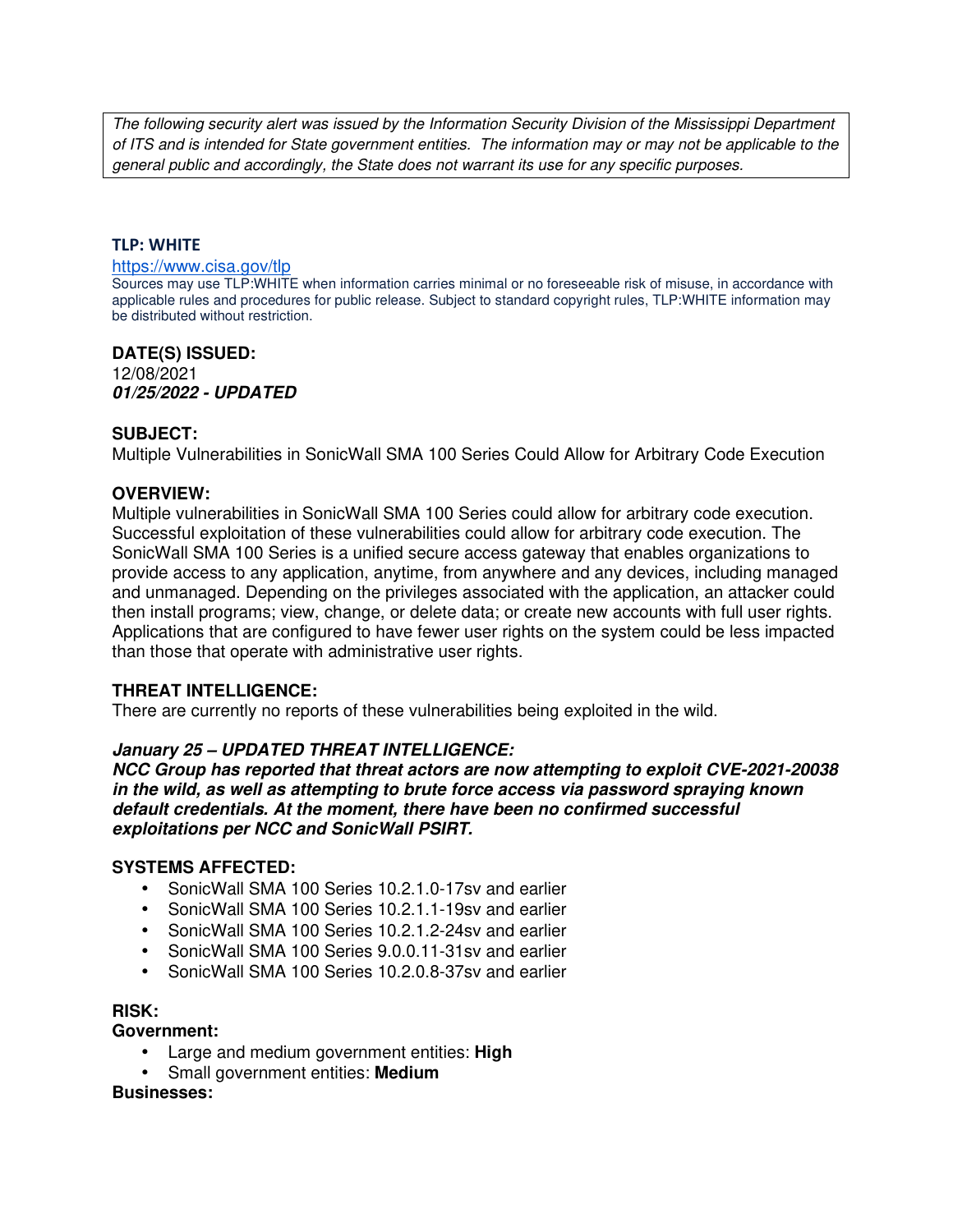- Large and medium business entities: **High**
- Small business entities: **Medium**

**Home users: Low**

## **TECHNICAL SUMMARY:**

Multiple vulnerabilities in SonicWall SMA 100 Series could allow for arbitrary code execution. Details of these vulnerabilities are as follows:

- A Unauthenticated Stack-based Buffer Overflow which could allow for an attacker to potentially execute code as a 'nobody' user in the appliance. (CVE-2021-20038)
- A Authenticated Command Injection Vulnerability as Root which could allow for an attacker to potentially execute code as a 'nobody' user in the appliance. (CVE-2021- 20039)
- A Unauthenticated File Upload Path Traversal Vulnerability which could allow a remote unauthenticated attacker to upload crafted web pages or files as a 'nobody' user. (CVE-2021-20040)
- A Unauthenticated CPU Exhaustion Vulnerability which could result in DoS. (CVE-2021- 20041)
- A Unauthenticated "Confused Deputy" Vulnerability which could allow an unauthenticated attacker to bypass firewall rules. (CVE-2021-20042)
- A getBookmarks Heap-based Buffer Overflow which could allow for an attacker to potentially execute code as a 'nobody' user in the appliance. (CVE-2021-20043)
- A Post-Authentication Remote Code Execution (RCE) which could allow a remote authenticated attacker to execute OS system commands in the appliance. (CVE-2021- 20044)
- Multiple Unauthenticated File Explorer Heap-based and Stack-based Buffer Overflows which could allow for an attacker to potentially execute code as a 'nobody' user in the appliance. (CVE-2021-20045)

Successful exploitation of these vulnerabilities could allow for arbitrary code execution. Depending on the privileges associated with the application, an attacker could then install programs; view, change, or delete data; or create new accounts with full user rights. Applications that are configured to have fewer user rights on the system could be less impacted than those that operate with administrative user rights.

# **RECOMMENDATIONS:**

The following actions should be taken:

- Apply appropriate patches provided by SonicWall to vulnerable systems immediately after appropriate testing.
- Block external access at the network boundary, unless external parties require service.
- If global access isn't needed, filter access to the affected computer at the network boundary. Restricting access to only trusted computers and networks might greatly reduce the likelihood of successful exploits.
- Run all software as a nonprivileged user with minimal access rights. To mitigate the impact of a successful exploit, run the affected application as a user with minimal access rights.
- Deploy network intrusion detection systems to monitor network traffic for malicious activity.